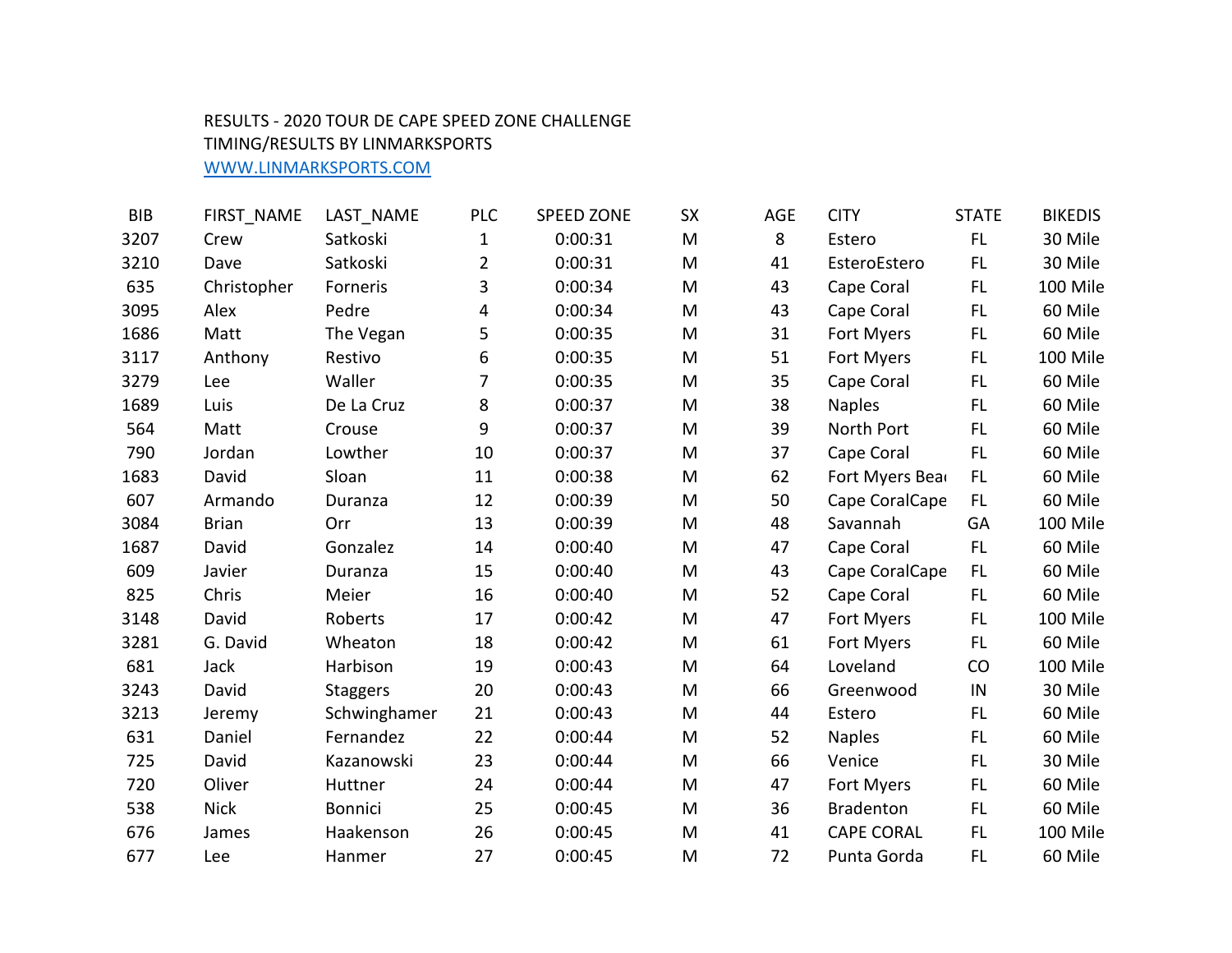| 839  | Ingolf        | Micklisch       | 28 | 0:00:45 | M           | 55 | Cape Coral            | FL.                       | 30 Mile  |
|------|---------------|-----------------|----|---------|-------------|----|-----------------------|---------------------------|----------|
| 745  | <b>Bruce</b>  | Kopanski        | 29 | 0:00:45 | M           | 62 | Cape Coral            | FL.                       | 30 Mile  |
| 1690 | Hamilton      | Perez           | 30 | 0:00:46 | M           | 29 | Cape Coral            | FL.                       | 15 Mile  |
| 1685 | Juan          | Velazquez       | 31 | 0:00:46 | M           | 57 | <b>Naples</b>         | FL.                       | 60 Mile  |
| 813  | Mark          | McCormick       | 32 | 0:00:46 | M           | 56 | <b>Bonita Springs</b> | FL.                       | 60 Mile  |
| 3290 | Jeffrey       | Yoder           | 33 | 0:00:46 | M           | 49 | Cape Coral            | FL.                       | 60 Mile  |
| 3087 | Jim           | Patchett        | 34 | 0:00:46 | M           | 73 | Cape Coral            | FL.                       | 60 Mile  |
| 3287 | Dan           | Woolley         | 35 | 0:00:46 | M           | 63 | <b>NORTH FORT M</b>   | FL.                       | 30 Mile  |
| 1682 | Alberto       | Traficante      | 36 | 0:00:47 | M           | 45 | Fort Myers            | FL.                       | 60 Mile  |
| 3217 | Chris         | Scott           | 37 | 0:00:47 | M           | 47 | Cape Coral            | FL.                       | 100 Mile |
| 787  | <b>CINDY</b>  | LOVELACE        | 38 | 0:00:47 | $\mathsf F$ | 63 | Crestwood             | KY                        | 30 Mile  |
| 1681 | John          | Resnick         | 39 | 0:00:48 | M           | 61 | Fort Myers            | FL.                       | 60 Mile  |
| 3295 | Dan           | <b>Baxter</b>   | 40 | 0:00:48 | M           | 53 | Cape Coral            | FL.                       | 30 Mile  |
| 3105 | Patrick       | Quinlan         | 41 | 0:00:48 | M           | 57 | Cape Coral            | FL.                       | 30 Mile  |
| 645  | <b>DAVE</b>   | <b>GATTI</b>    | 42 | 0:00:48 | M           | 61 | Louisville            | KY                        | 30 Mile  |
| 850  | ANDREE        | <b>MORIN</b>    | 43 | 0:00:48 | F           | 74 | Cape Coral            | FL.                       | 30 Mile  |
| 555  | Chris         | Carpenter       | 44 | 0:00:48 | M           | 47 | <b>Naples</b>         | FL.                       | 60 Mile  |
| 3276 | Jay           | Trojan          | 45 | 0:00:49 | M           | 60 | Lincoln               | RI                        | 100 Mile |
| 819  | Annabelle     | Meier           | 46 | 0:00:49 | $\mathsf F$ | 48 | Cape Coral            | FL.                       | 30 Mile  |
| 3297 | <b>GINO</b>   | <b>MONOPOLI</b> | 47 | 0:00:50 | M           | 44 | Cape Coral            | FL.                       | 100 Mile |
| 661  | Kevin         | Greten          | 48 | 0:00:50 | M           | 58 | Sanibel               | FL                        | 100 Mile |
| 3179 | Michael       | Rossiter        | 49 | 0:00:50 | M           | 57 | Cape Coral            | FL.                       | 30 Mile  |
| 3012 | <b>PIERRE</b> | <b>MORIN</b>    | 50 | 0:00:50 | M           | 74 | Cape Coral            | FL.                       | 30 Mile  |
| 3200 | Simon         | Rowell          | 51 | 0:00:50 | M           | 58 | Cape Coral            | FL.                       | 30 Mile  |
| 1684 | Ben           | Faes            | 52 | 0:00:52 | M           | 42 |                       | $\mathbb{L}^{\mathbb{L}}$ | 100 Mile |
| 653  | Sharon        | Grantham        | 53 | 0:00:52 | $\mathsf F$ | 57 | Fort Myers            | FL.                       | 100 Mile |
| 3269 | Andrew        | Tarrant         | 54 | 0:00:52 | M           | 48 | Cape Coral            | FL.                       | 15 Mile  |
| 718  | Linda         | Humphrey        | 55 | 0:00:52 | F           | 67 | Cape Coral            | FL.                       | 30 Mile  |
| 688  | John          | Hayes           | 56 | 0:00:53 | M           | 66 | Spencer               | ${\sf IN}$                | 30 Mile  |
| 3086 | Tom           | <b>OToole</b>   | 57 | 0:00:54 | M           | 58 | Sanibel               | FL.                       | 100 Mile |
| 3291 | Tabitha       | Zimmer          | 58 | 0:00:54 | F           | 32 | Cape Coral            | FL.                       | 60 Mile  |
| 506  | LYZZA         | <b>ARCHIPOV</b> | 59 | 0:00:54 | F           | 45 | North Fort Mye        | FL.                       | 30 Mile  |
| 3183 | Jeff          | Rowe            | 60 | 0:00:54 | M           | 69 | Harrisburg            | PA                        | 100 Mile |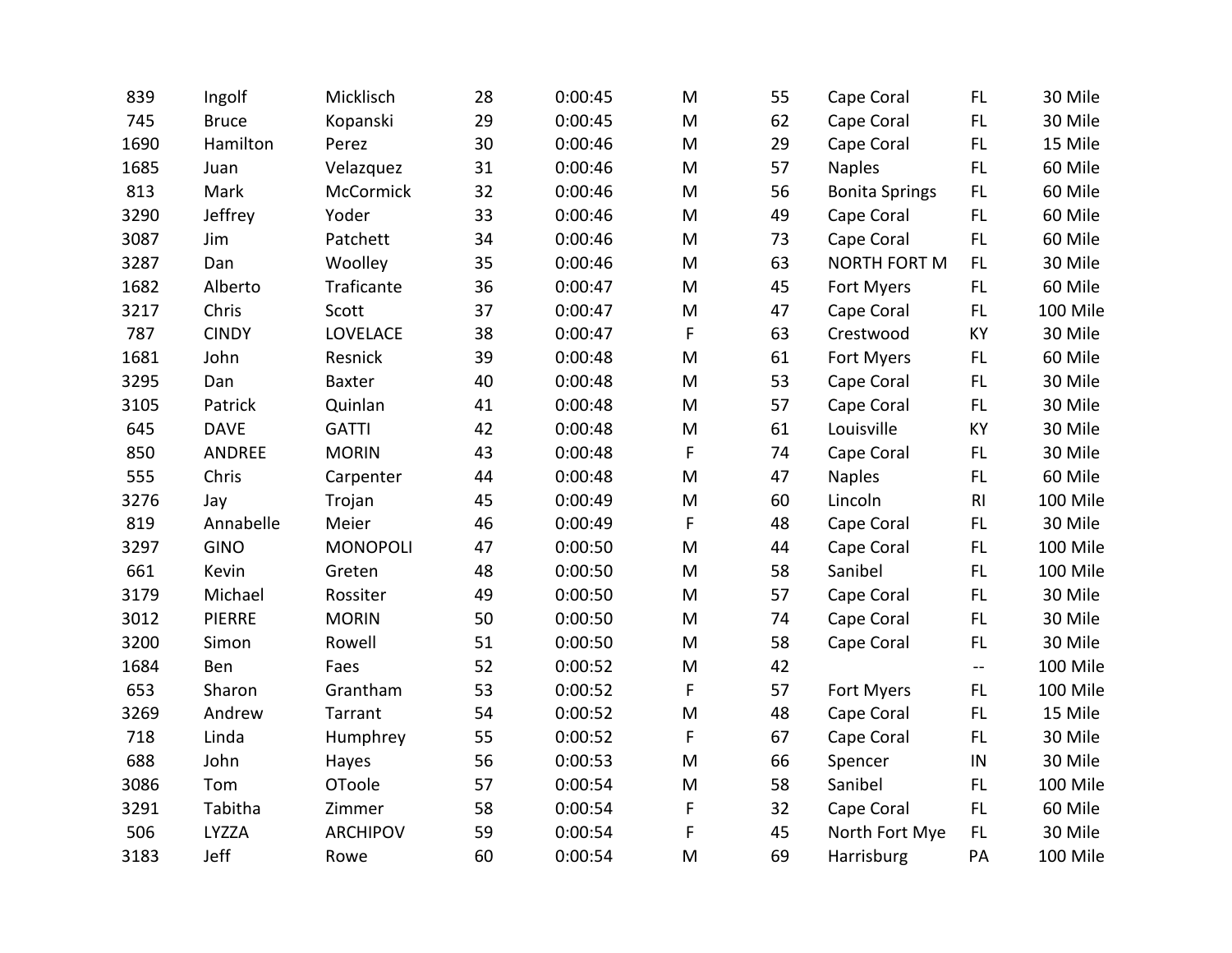| 522  | Sabrina       | <b>Bennett</b>  | 61 | 0:00:54 | F           | 51 | North Fort Mye      | FL.       | 15 Mile |
|------|---------------|-----------------|----|---------|-------------|----|---------------------|-----------|---------|
| 539  | Jamie         | Booth           | 62 | 0:00:55 | M           | 40 | Fort Myers          | FL.       | 60 Mile |
| 693  | David         | Helminiak       | 63 | 0:00:55 | M           | 68 | Cape Coral          | FL        | 60 Mile |
| 520  | Gregory       | Bella           | 64 | 0:00:56 | M           | 51 | Cape Coral          | FL.       | 60 Mile |
| 3076 | John          | ODonnell        | 65 | 0:00:56 | M           | 56 | Cape Coral          | FL        | 60 Mile |
| 571  | Ron           | Curr            | 66 | 0:00:56 | M           | 63 | Cape Coral          | FL.       | 30 mile |
| 3253 | Chris         | Stultz          | 67 | 0:00:57 | M           | 61 | Lehigh Acres        | FL        | 60 Mile |
| 523  | Christopher   | <b>Bickford</b> | 68 | 0:00:57 | M           | 45 | Cape Coral          | FL        | 30 Mile |
| 548  | Donna         | Carlson         | 69 | 0:00:57 | F           | 58 | Fort Lauderdale     | FL.       | 60 Mile |
| 3254 | Amy           | Swaim           | 70 | 0:00:58 | F           | 47 | Cottage Grove       | <b>MN</b> | 30 Mile |
| 742  | Ryan          | Kessler         | 71 | 0:00:58 | M           | 35 | Mendota Heigh       | <b>MN</b> | 30 Mile |
| 849  | Rene T.       | Morales         | 72 | 0:00:58 | M           | 62 | Fort Lauderdale     | FL.       | 60 Mile |
| 3288 | Benjamin      | Wozniak         | 73 | 0:00:59 | M           | 61 | Itasca              | L         | 30 Mile |
| 521  | Jim           | <b>Bennett</b>  | 74 | 0:00:59 | M           | 50 | North Fort Mye      | <b>FL</b> | 15 Mile |
| 847  | Cristian      | Moise           | 75 | 0:00:59 | M           | 48 | Fort Lauderdale     | FL.       | 60 Mile |
| 785  | Steve         | Longbrake       | 76 | 0:01:00 | M           | 53 | Cape Coral          | FL.       | 60 Mile |
| 727  | Marnie        | Keller          | 77 | 0:01:00 | F           | 56 | Cape Coral          | FL.       | 15 Mile |
| 3211 | Charles       | Sault           | 78 | 0:01:00 | M           | 59 | Green Cove Spr      | <b>FL</b> | 30 Mile |
| 614  | Bryan         | Elmore          | 79 | 0:01:00 | M           | 51 | Cape Coral          | FL.       | 30 Mile |
| 3057 | <b>NORM</b>   | <b>NESBITT</b>  | 80 | 0:01:00 | M           | 72 | <b>Owings Mills</b> | <b>MD</b> | 30 Mile |
| 3061 | Ed            | OConnell        | 81 | 0:01:00 | M           | 65 | Cape Coral          | FL        | 60 Mile |
| 3170 | Evan          | Rosenbaum       | 82 | 0:01:01 | M           | 56 | Fort Myers          | FL.       | 30 Mile |
| 592  | Richard       | DeFrancisco     | 83 | 0:01:01 | M           | 63 | Fort Myers          | FL.       | 30 Mile |
| 641  | Jeffrey       | Fusco           | 84 | 0:01:01 | M           | 39 | Ft Myers            | FL.       | 30 Mile |
| 616  | <b>Tracy</b>  | Elmore          | 85 | 0:01:02 | $\mathsf F$ | 45 | Cape Coral          | FL        | 30 Mile |
| 557  | Alan          | Coffin          | 86 | 0:01:03 | M           | 68 | Pelham              | AL        | 60 Mile |
| 1680 | Jennifer      | Wagner          | 87 | 0:01:04 | $\mathsf F$ | 38 | Cape Coral          | <b>FL</b> | 30 Mile |
| 719  | <b>DARREN</b> | <b>HUSSIEN</b>  | 88 | 0:01:04 | M           | 47 | Cape Coral          | FL        | 30 Mile |
| 532  | John          | <b>Bolder</b>   | 89 | 0:01:04 | M           | 66 | Cape Coral          | FL        | 15 Mile |
| 726  | Theresa       | Kazanowski      | 90 | 0:01:05 | F           | 65 | Venice              | FL.       | 30 Mile |
| 3128 | Dana          | Rickard         | 91 | 0:01:06 | M           | 60 | Southington         | <b>CT</b> | 30 Mile |
| 648  | Michelle      | Graham          | 92 | 0:01:06 | F           | 48 | Cape Coral          | FL        | 15 Mile |
| 628  | Mark          | Erickson        | 93 | 0:01:07 | M           | 58 | <b>Naples</b>       | FL        | 60 Mile |